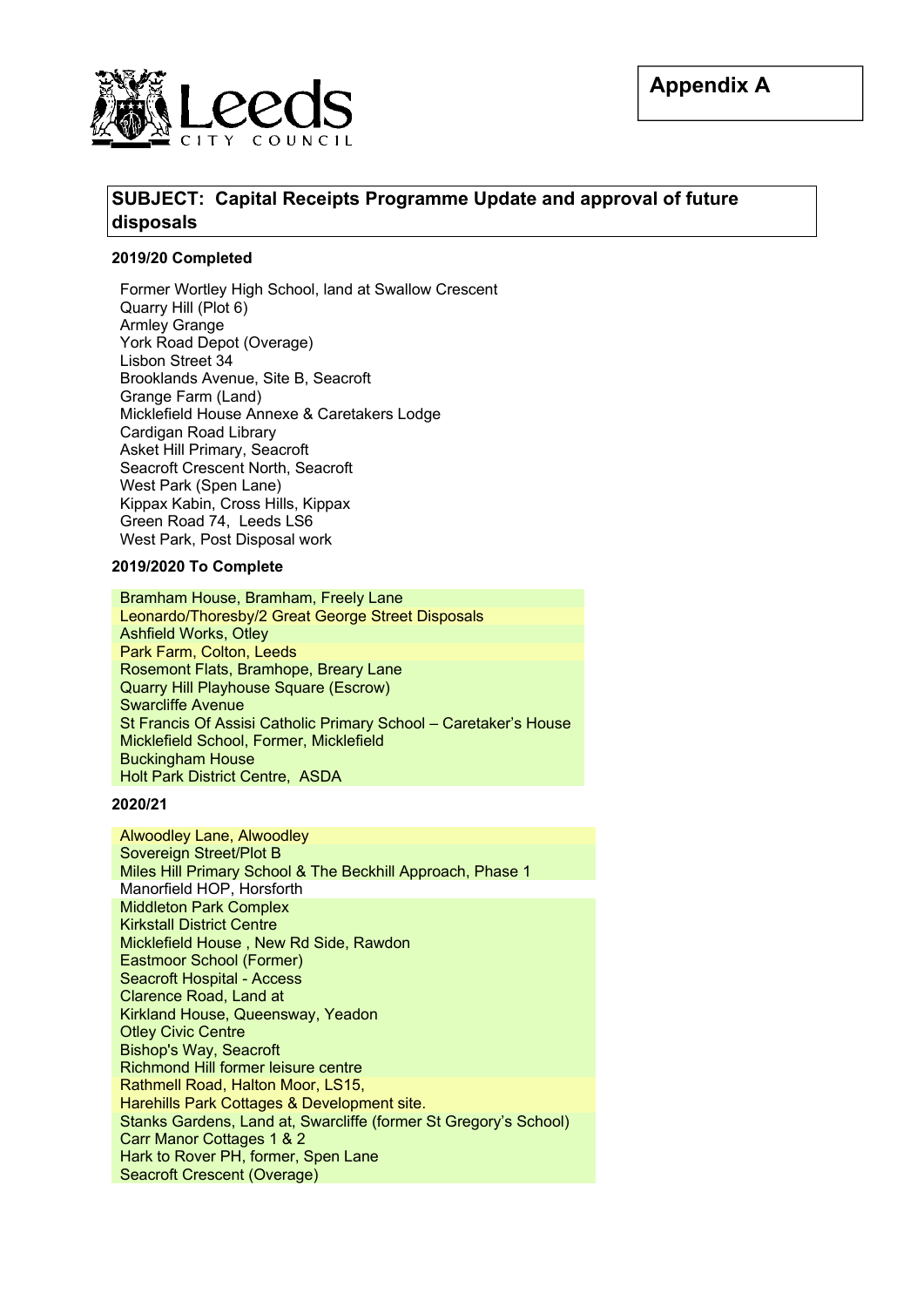Stonegate Road & King Lane, Land at, 2 pieces of land Western Flatts Park, Cliff Cottage off Fawcett Lane Park Court Well Lane, Land at, Yeadon Former Middleton Marauders Clubhouse, Blenkinsop Fields Hill Crest 32, land adj, Swillington (Self Build) Holdforth Place, Wortley Lea Farm Road, Lea Park Road, Kirkstall (Self Build) Land at Elland Road, Land at (disposal) Kendall Drive, Halton Moor Kenneth Street, Land at Holbeck

### **2021/2022**

Lisbon Street (site of former Leeds International Pool) **Redhall** Meadow Lane Development Plot Southern Quadrant East Leeds Extension, First Phase Miles Hill Primary School & The Beckhill Approach, Phase 2 Clarence Road, Land at, Second payment Matthew Murray High School Peckfield Colliery, Plots 4, 5 and 6 Main Street, Carlton, access to adjoining land Colton Road East, land, Colton Parkway Close, Seacroft Burley Road Shops & Car Park Throstle Mount, Middleton (Wades) Rothwell One Stop Area Office, Marsh Street Westerton Walk, Land at, West Ardsley (Extra Care) Seacroft Crescent, Land at, LS14 (Former Library Site - Extra Care) Brooklands Drive, Seacroft Quarry Hill Car Parking Payment Abbey Mills, Kirkstall Road Manor Farm Rise, Middleton North Parade Depot, Otley

### **2022/2023**

Eastgate & Harewood Windleford Green, Land at, Holmsley Lane, Woodlesford (Extra Care) Holt Park District centre (residential sites) White House Lane / Airport, land at (part of West Leeds Employment Hub) Farrar Lane, Land at, Holt Park (Extra Care) Oulton Golf Course Disposal Middleton Park Avenue, Middleton

#### **2023/2024**

Southern Quadrant East Leeds Extension, Second Phase Copperfields College Lazencroft Farmhouse (ELOR) Sweet Street 38/47 Marshall Street Bath Road (site D) Clarence Road Industrial Units St Ann's Mills Bath Road/Derwent Place (Site B) Thornes Farm, Land at

### **2024/2025**

Middle Quadrant East Leeds Extension Bramley Grange Farm Sissons Farm, Middleton Arena Development Site Park Lees site, St Anthony's Road, Beeston East Lodge, Temple Newsam Estate